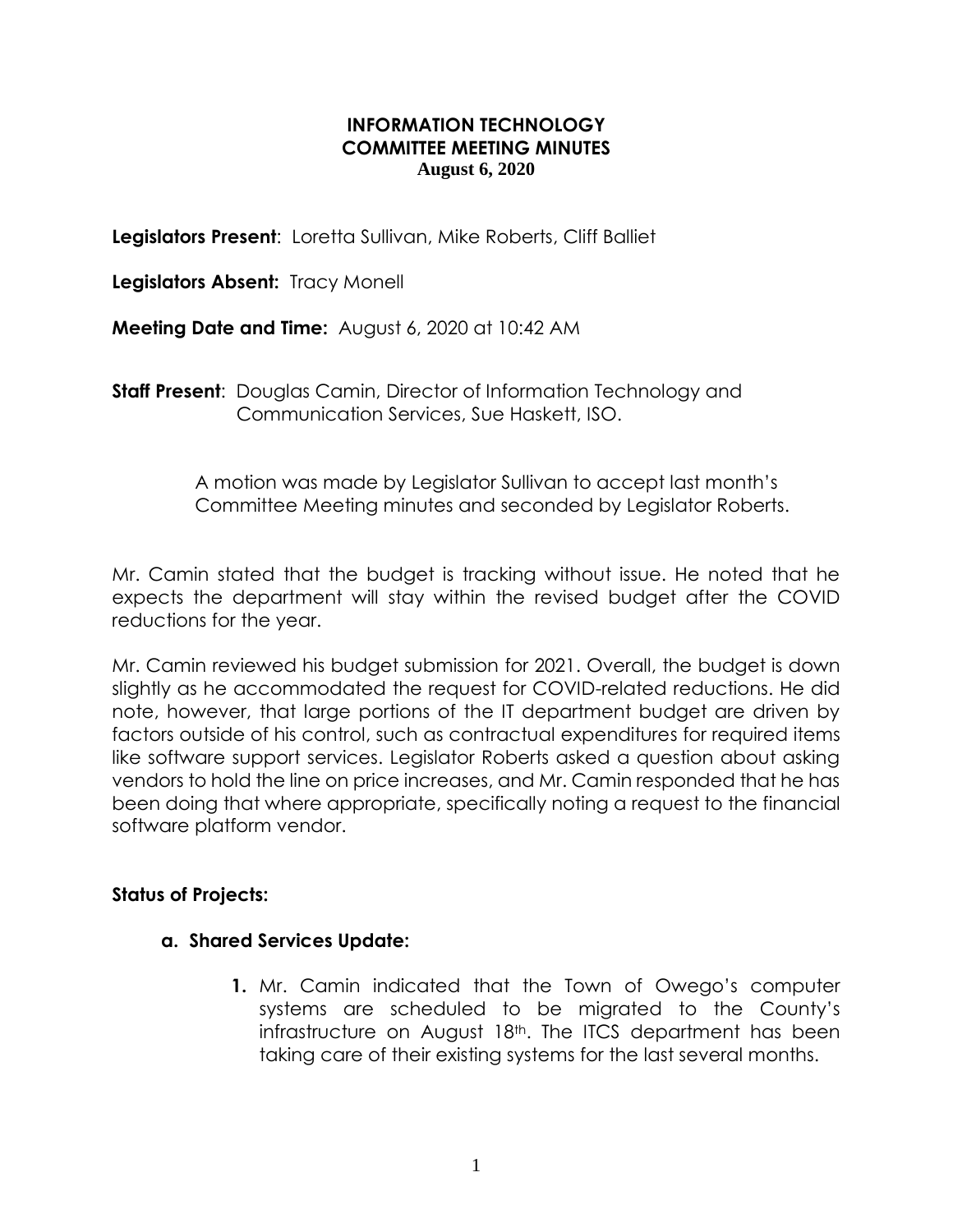- **2.** Mr. Camin noted that work on Waverly is progressing and he expects their phones to be migrated soon. He is hopeful it can happen by the end of August, but may be in September.
- **3.** ITCS has received a request from the Village of Owego for shared services, starting with email. Mr. Camin explained that the police department made the request because the village does not have its own domain name and is running into problems with state agencies accepting email. He is waiting for follow up from the village Mayor. Mr. Griffin has been in contact with the police chief and has let him know that we are waiting for that follow up.
- **4.** Mr. Camin also noted that Tioga Cornell Cooperative Extension has asked about obtaining phone\Internet through the County. This was discussed several years ago though did not come to fruition at that time. This would be relatively easy to implement because CCE is in the building at 56 Main Street.

# **b. ISO – Highlights of the ISO report**

- **1.** Discussed the ISO budget for 2021. The budget will be \$9,000, and \$5,000 has been removed from the budget because there will not be an audit that year.
- **2.** The Comprehensive Information Security Policy was approved.
- **3.** Mrs. Haskett is waiting for a response from Mr. DeWind to finalize the audit with Bonadio Group.
- **4.** Mrs. Haskett discussed the results of the Phishing campaign recently conducted. The email was sent to 356 users. Of those, 50 clicked on the link and 38 entered data. 55% of the users who failed have completed the required training. Mr. Camin noted that as of this time he has advised everyone they will have to complete the training, but eventually he will require it for those users to continue to have email access.

# **c. Open Discussion**

- **1.** Fiber Overlash Mr. Camin noted that he is still waiting for the finish date from Plexicomm for the underground fiber at Public Safety. He is not pushing them hard at this point but is keeping up on it.
- **2.** STN Rural Broadband Mr. Camin noted this study is continuing and Fujitsu is presently doing work creating build-out data for